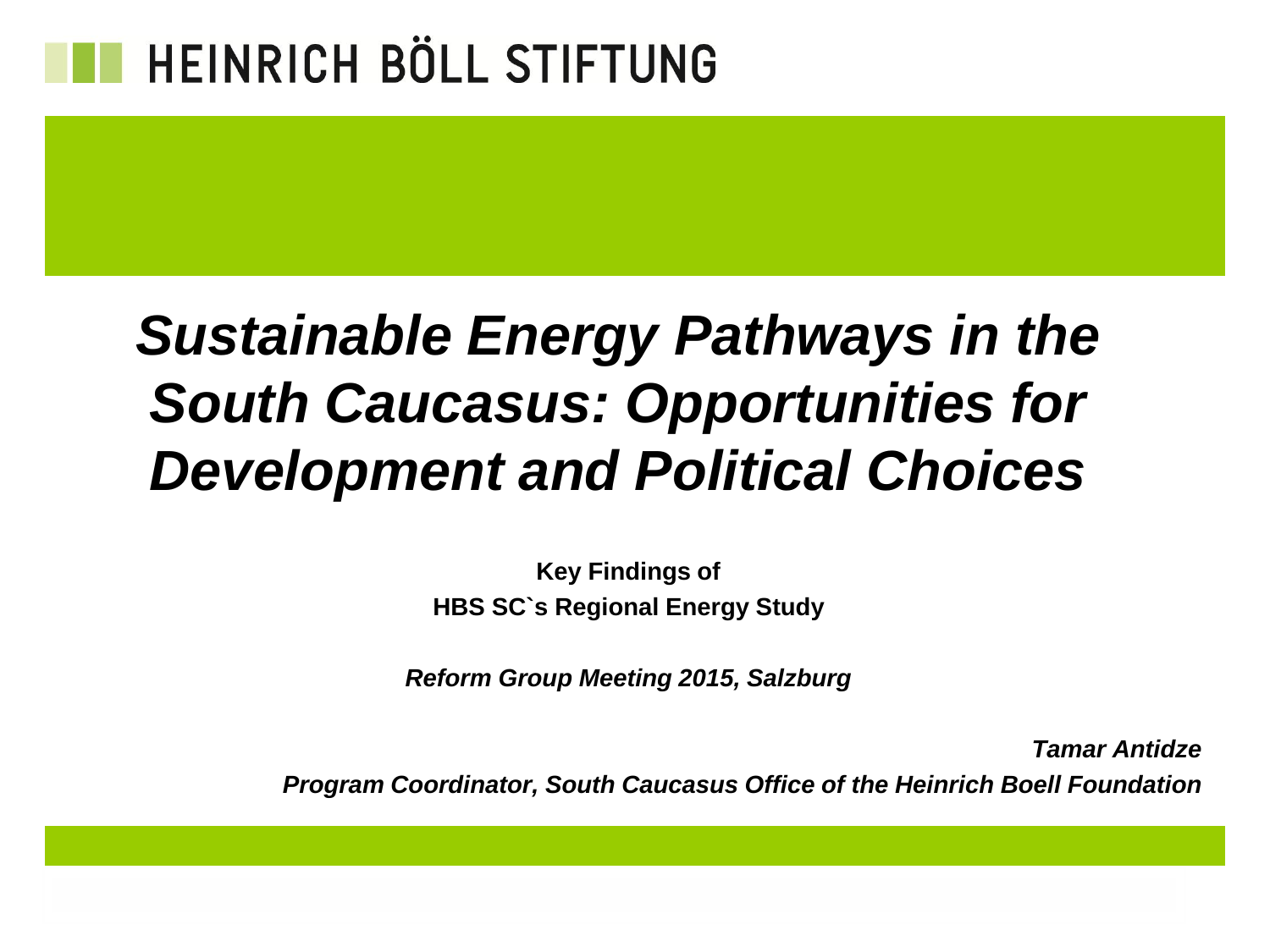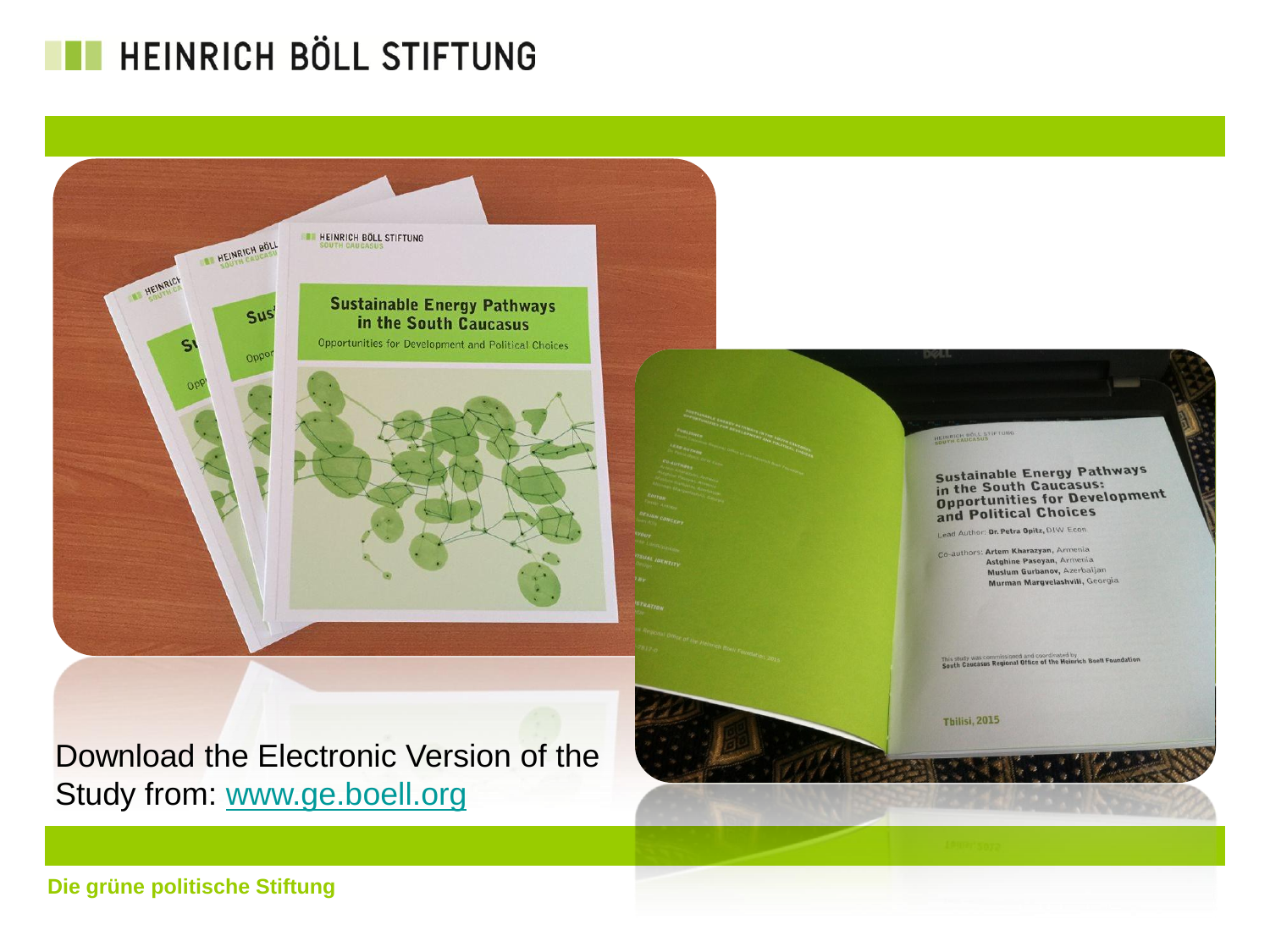

# Content of the Study

• Current situation

• Challenges and bottlenecks

• Recommendations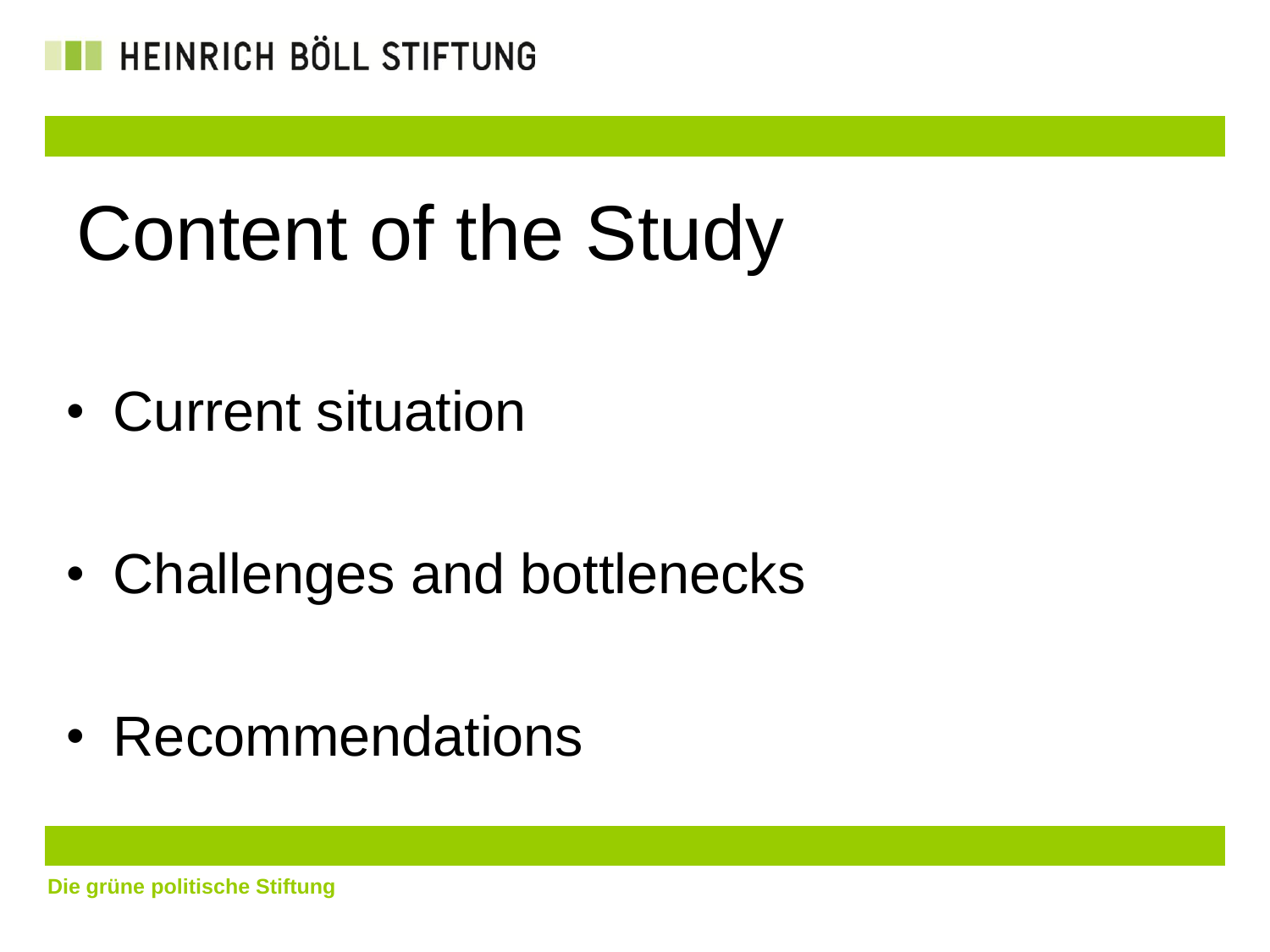# Aim of the Study

- First attempt to compare energy sectors of South Caucasus Countries;
- To draw conclusions on the extent to which the vectors of energy development of the SC countries coincide
- To check whether there a common vision of development
- To check the situation in the countries in terms of RE and EE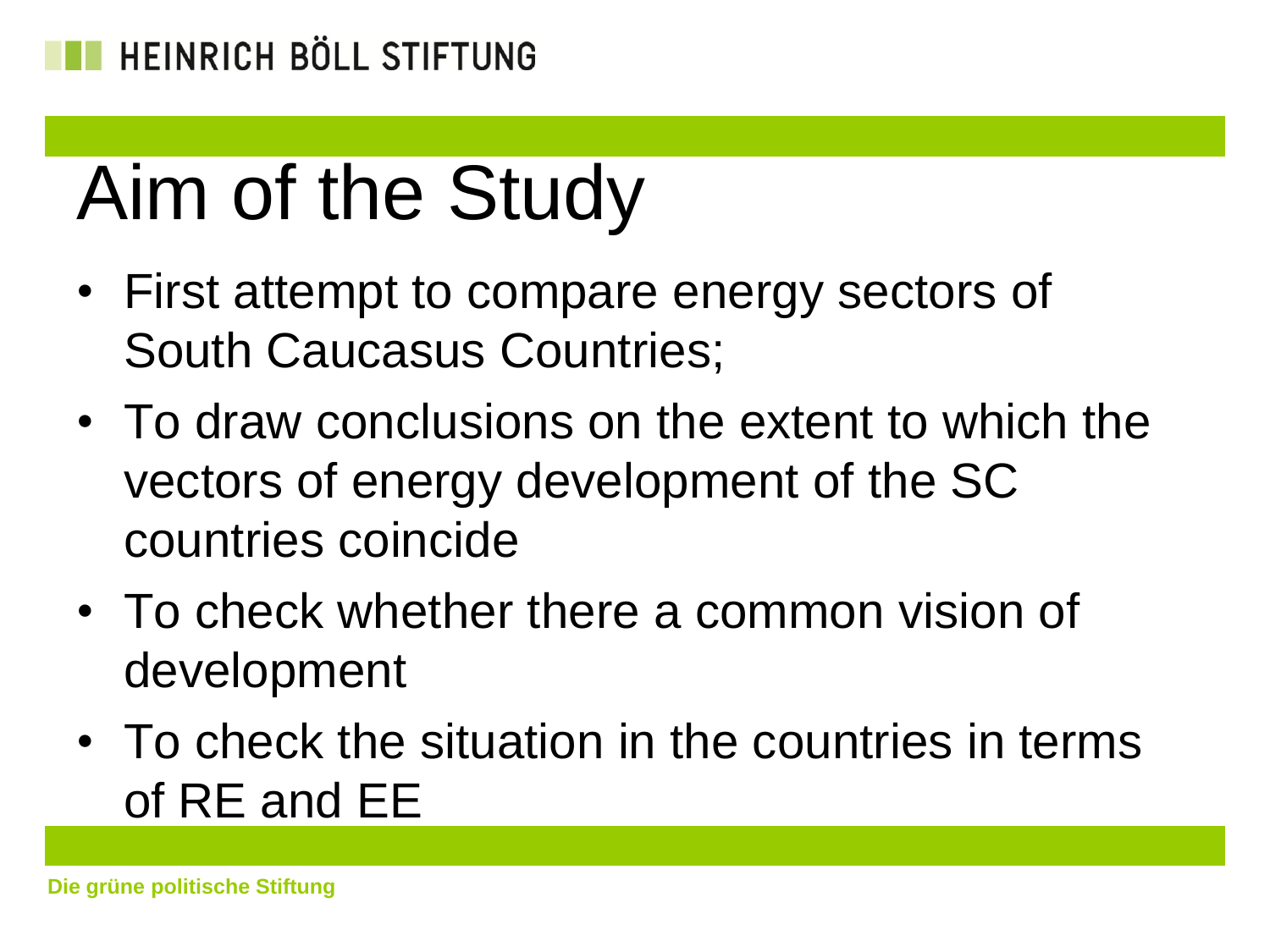# **Background Info**

□ Soviet Past

**QFrom inherited energy systems designed for** regional integration in the Soviet Union - to independence combined with national energy markets

□ Different intensions and decisions on economic integration

> Armenia – Eurasian Union Azerbaijan – multi-vector policy Georgia – EU candidate

**QPending conflicts between Armenia and** Azerbaijan and political tension between Armenia and Turkey



 $\Box$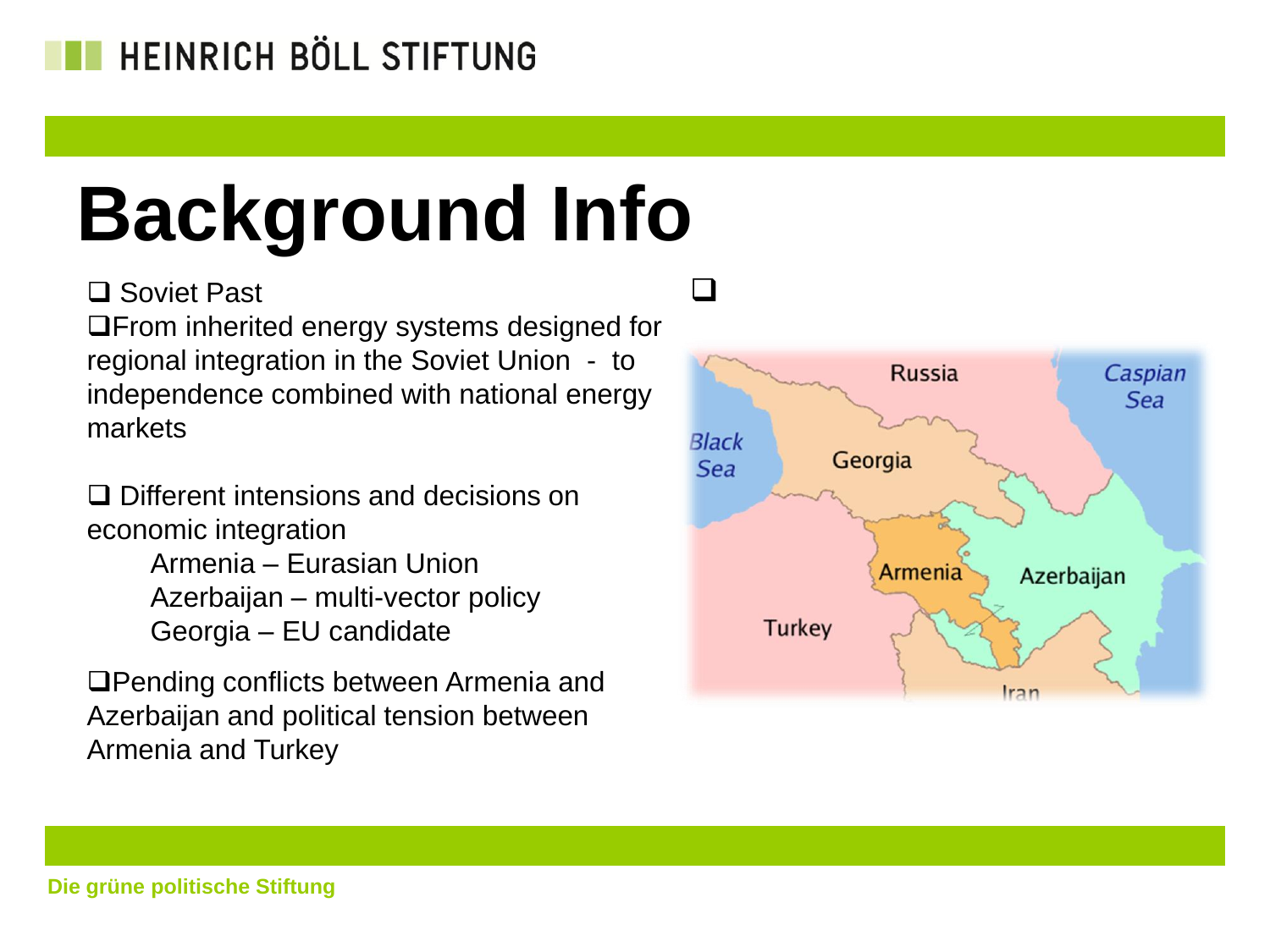### **Few Facts about Armenia**

- In conflict with Azerbaijan and Turkey, with closed Armenian-Turkish and Armenian-Azeri borders
- Has about 3 millions population and strong and influential Armenian diaspora
- Eurasia Costoms Union/strategic utilities controlled by Russian companies/ NPP/ existing infrastructure needs urgent rehabilitation/ increasing energy consumption



**Armenia`s primary energy supply (2012)** Source:USAID,2012 **Electricity Generation by fuel (Gwh**)

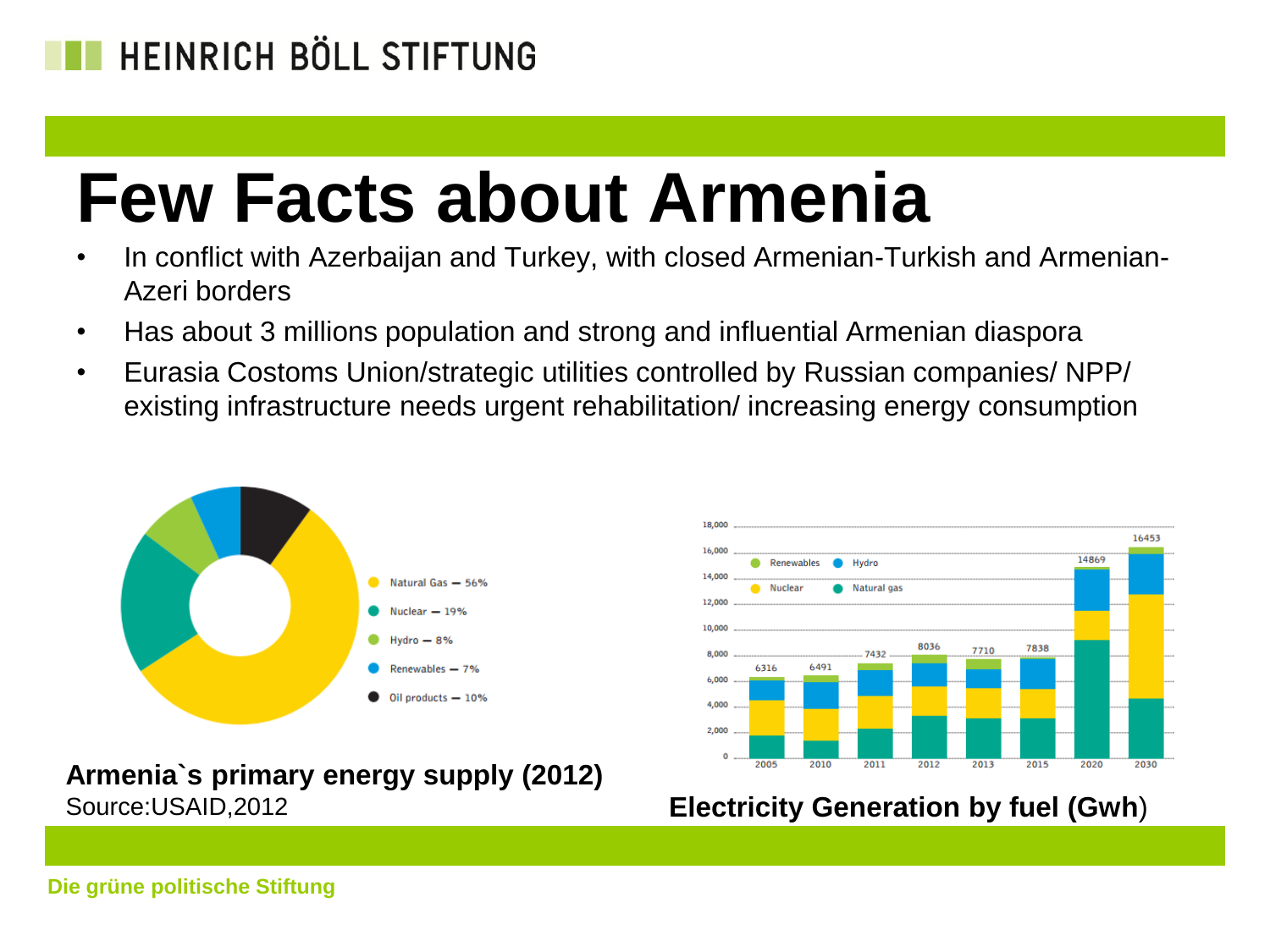# **Few Facts about Azerbaijan**

- Currently oversupply of 2 billion  $m<sup>3</sup>$  of natural gas, which is estimated to grow up to 10 bl extra  $m<sup>3</sup>$  by 2017
- Stage 2 of Shah Deniz has started
- oil and gas export contribute up to 50% of GDP that is problematic for long-term economic stability
- authoritarian regime of the current government, violation of the key principles of human rights 40,000



Hydro Renewables 35,000 Oil/mazut Natural gas 30,000 29,070 28,070 24,543 25,000 22,988 ------ 23,330 20,294 19,016 20,000 .......18,669 15,000 10,000 5,000  $\Omega$ 2011 2012 2000 2006 2010 2015 2020 2030

**Azerbaijan`s primary energy supply, 2011 Electricity Generation by fuel (Gwh**), EIA 2014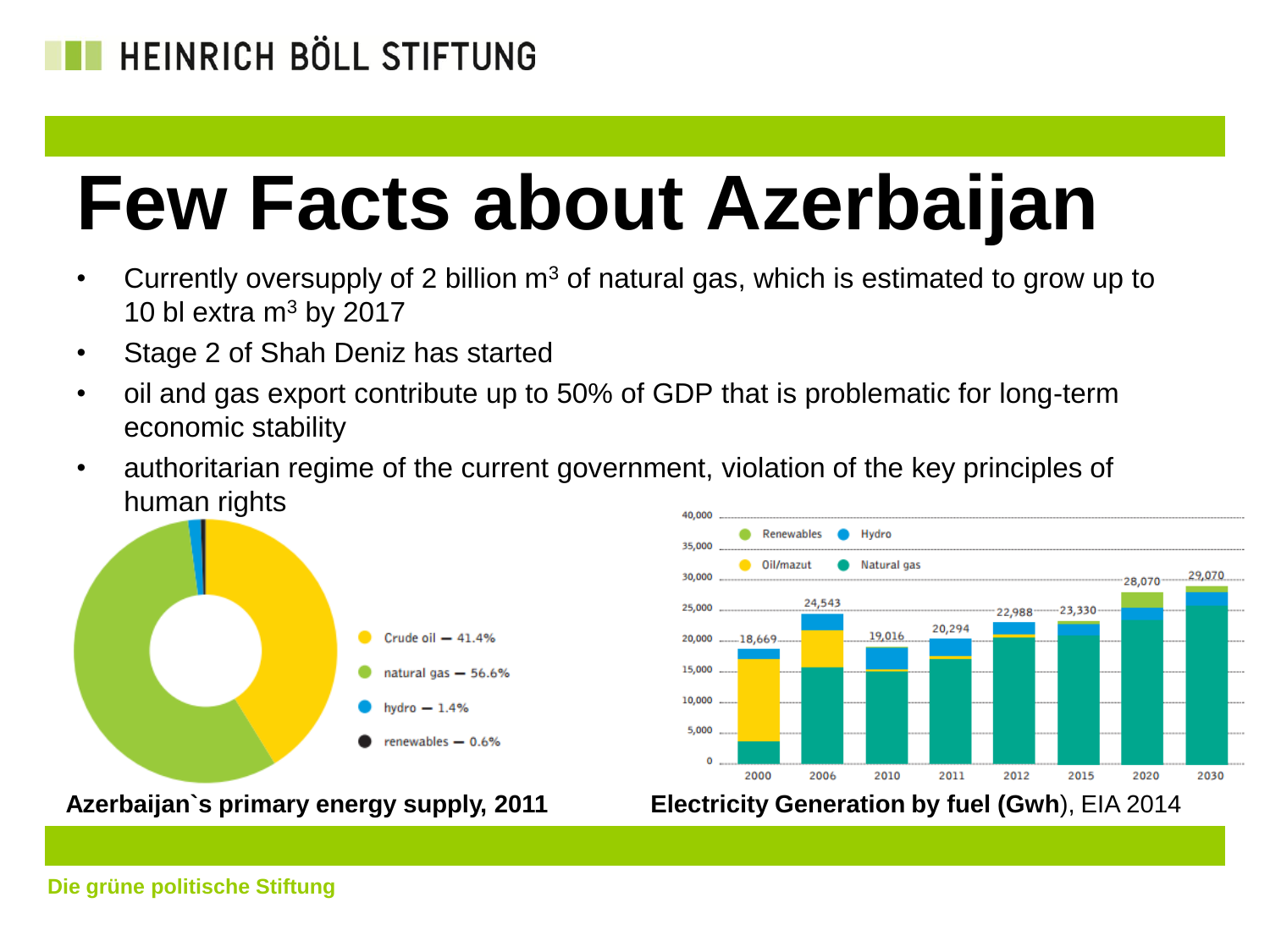# **Few Facts about Georgia**

- In June 2014 Georgia and EU signed an Association Agreement which includes a Deep and comprehensive Free Trade Area
- Transit Country
- Official Energy Strategy or Policy don`t exist until now
- Doesn't have much fossil fuel resources, but RE potential is substentional/strongly relied on imported energy supply



**Georgia`s primary energy supply, 2012, IEA**



**Electricity Generation by fuel (Gwh**), EIA2014, WEG 2014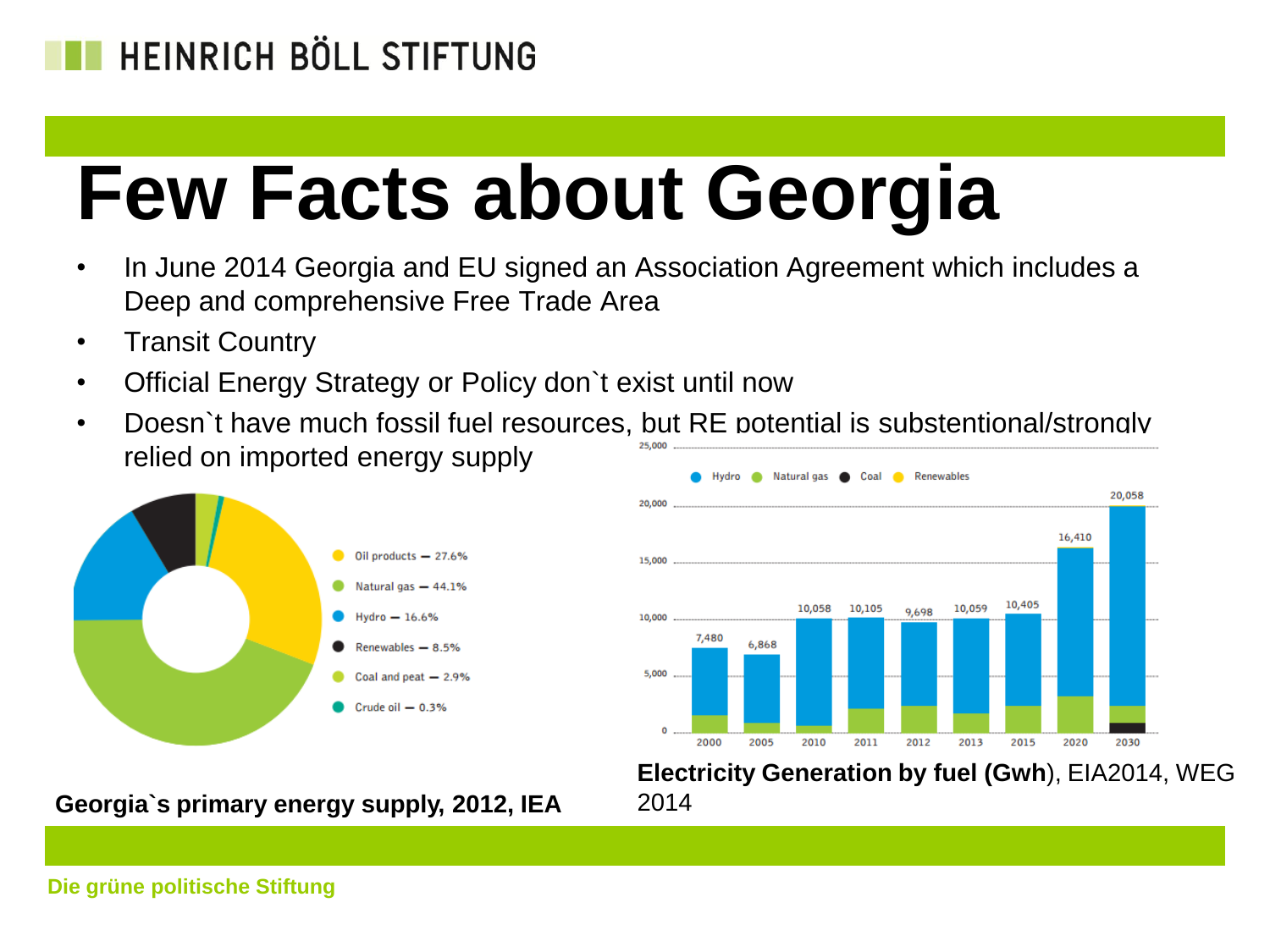### **Key Development Indicators**

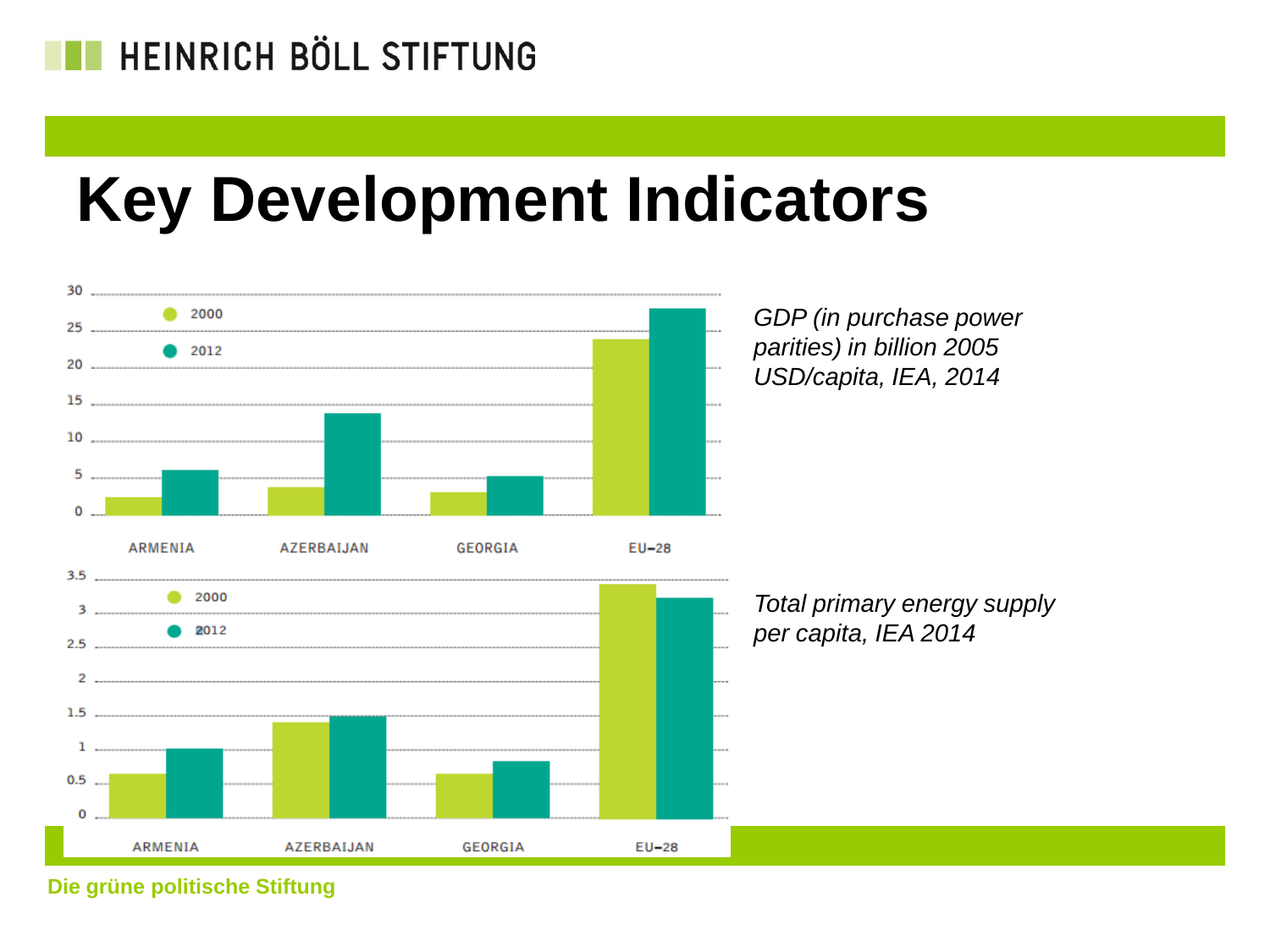# **Key Development Indicators**



*Energy intensity of GDP PPP (in toe per thousand 2005 USD)*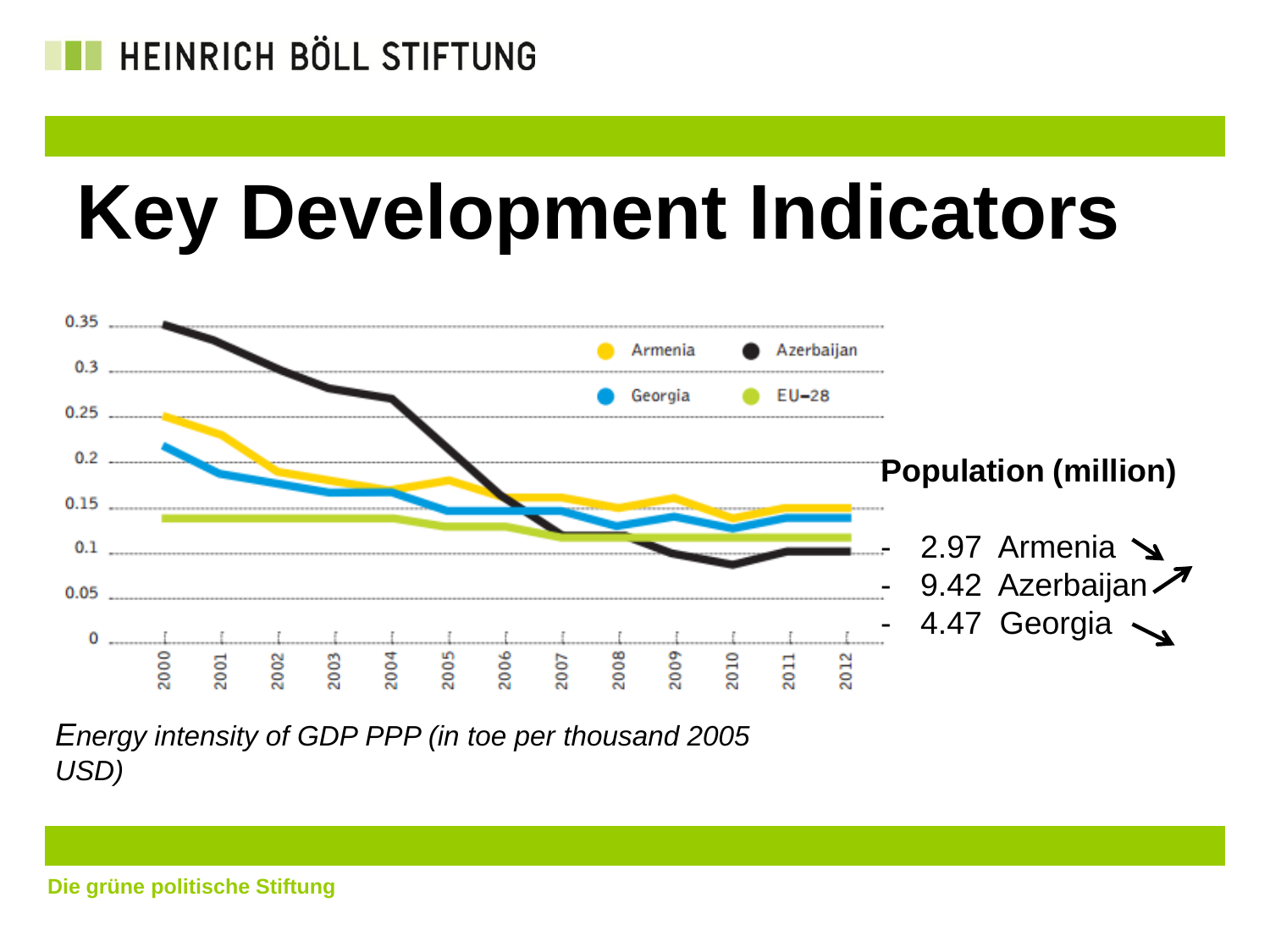# **GHG Emissions**







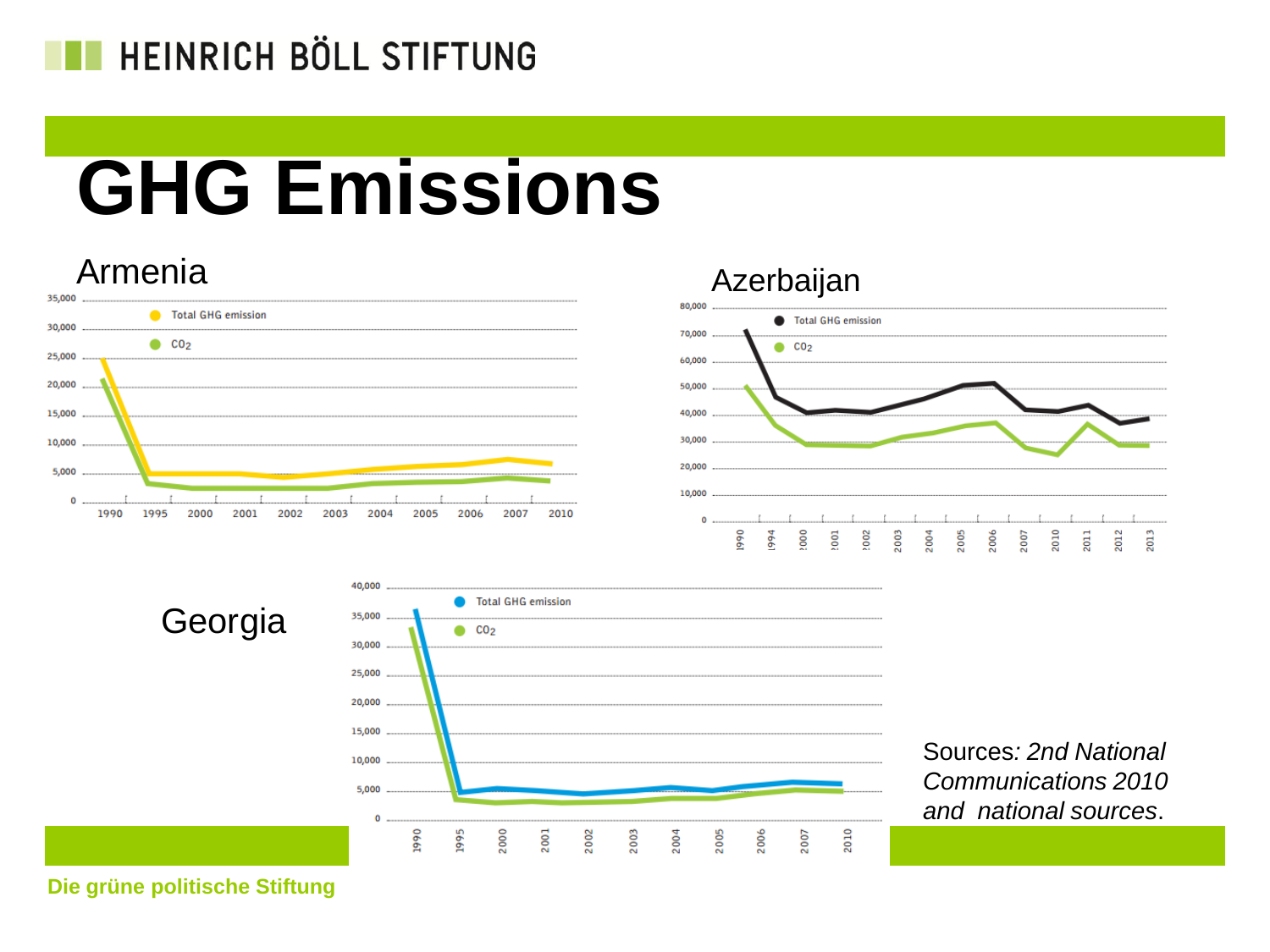

## Carbon intensity per capita (tCO<sub>2</sub>/capita)

|            | 2002 | 2012 |         |
|------------|------|------|---------|
| Armenia    | 1,11 | 1,83 | $+64%$  |
| Azerbaijan | 3,24 | 3,15 | $-3%$   |
| Georgia    | 0,67 | 1,52 | $+126%$ |

Source: *IEA*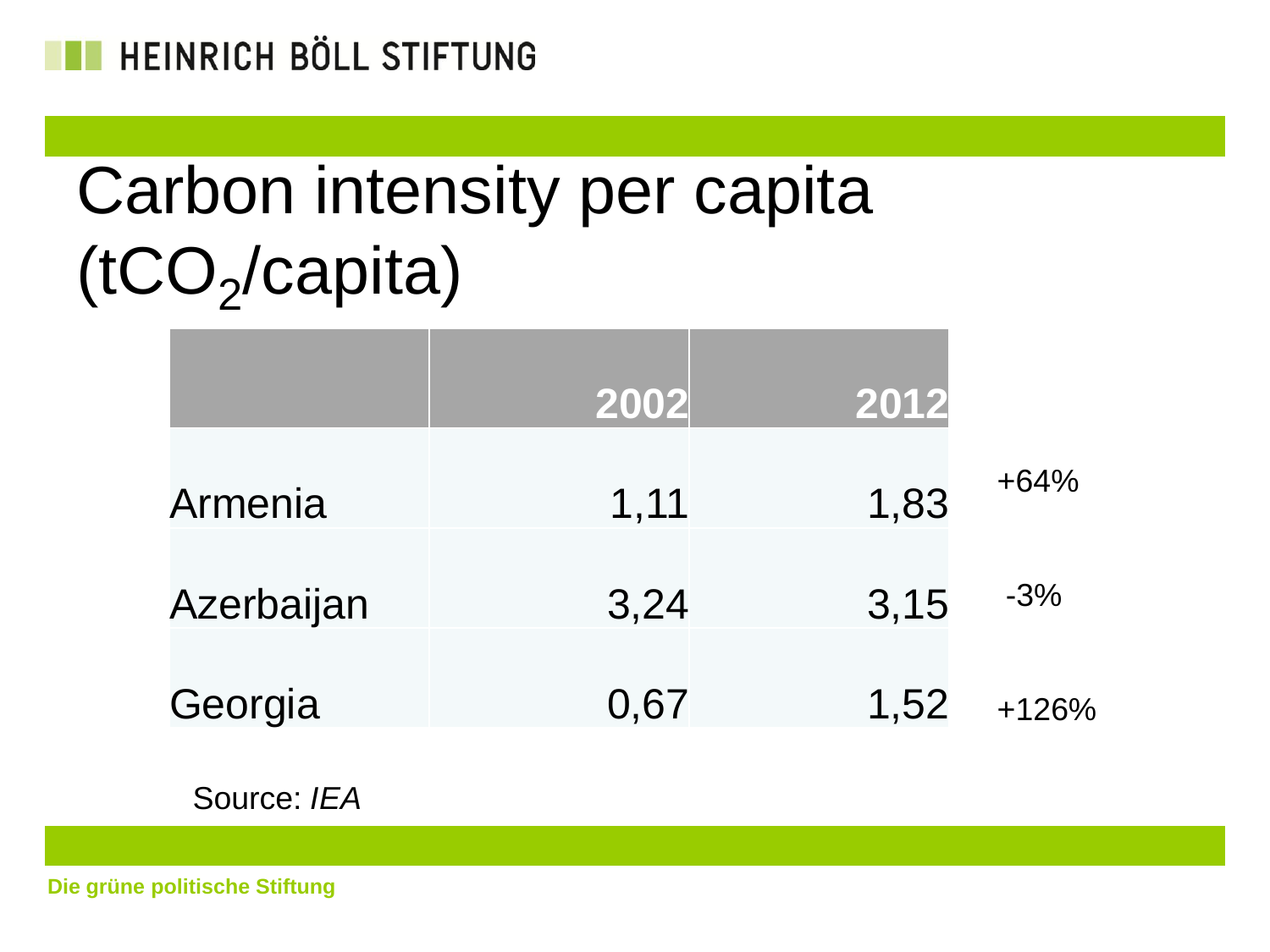## **Future Forecasts**



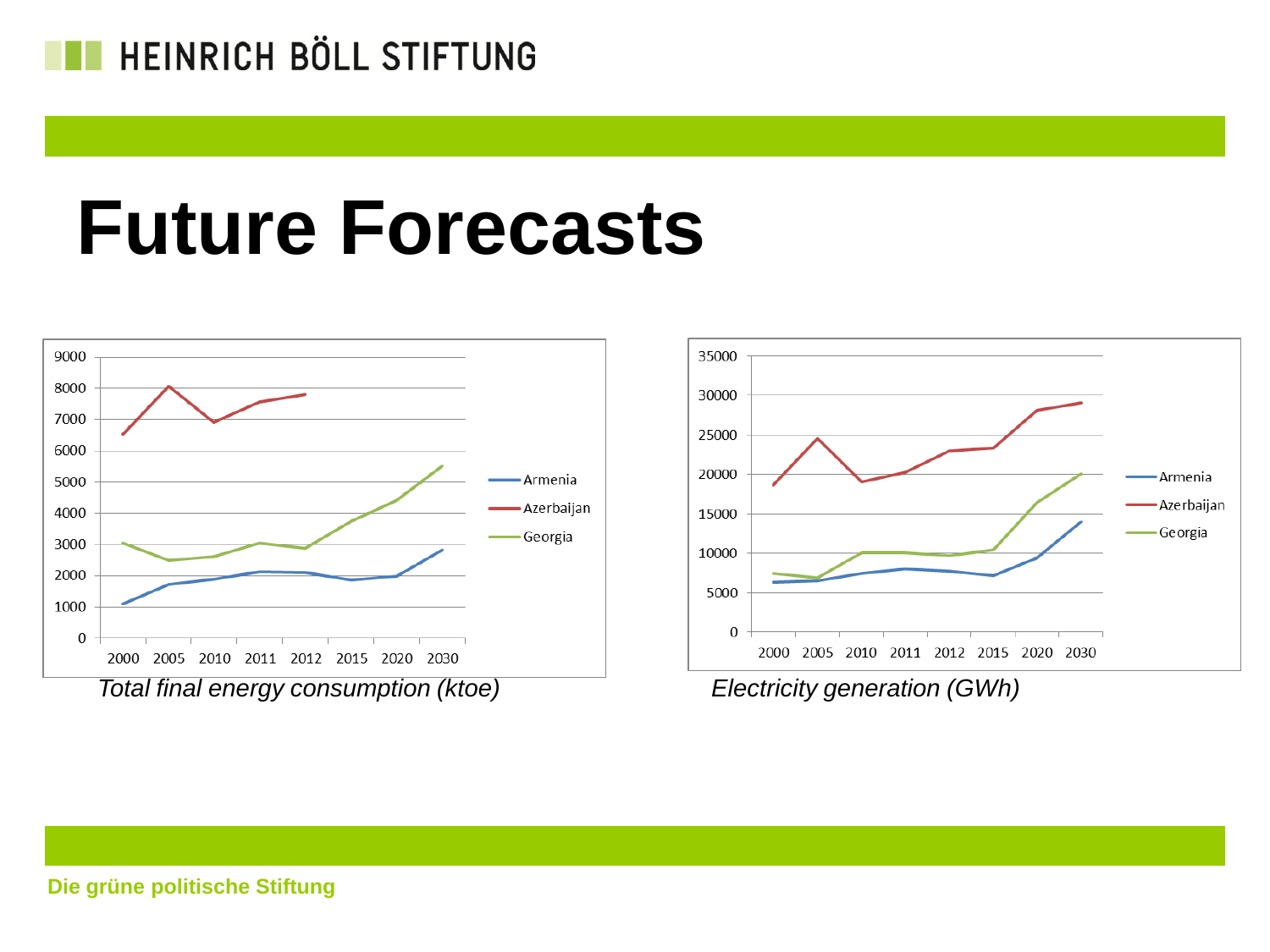# **Renewable Energy (I)**

- Huge technical potential
- At present mainly hydropower (large, medium and small)

 HPPs constitute 82% of power generation in Georgia, 29% in Armenia and 8% in Azerbaijan

- Still considerable potential for additional hydro but poor quality of Environmental Impact Assessment and poor technology standards are major issues!
- Other type of RE are not in place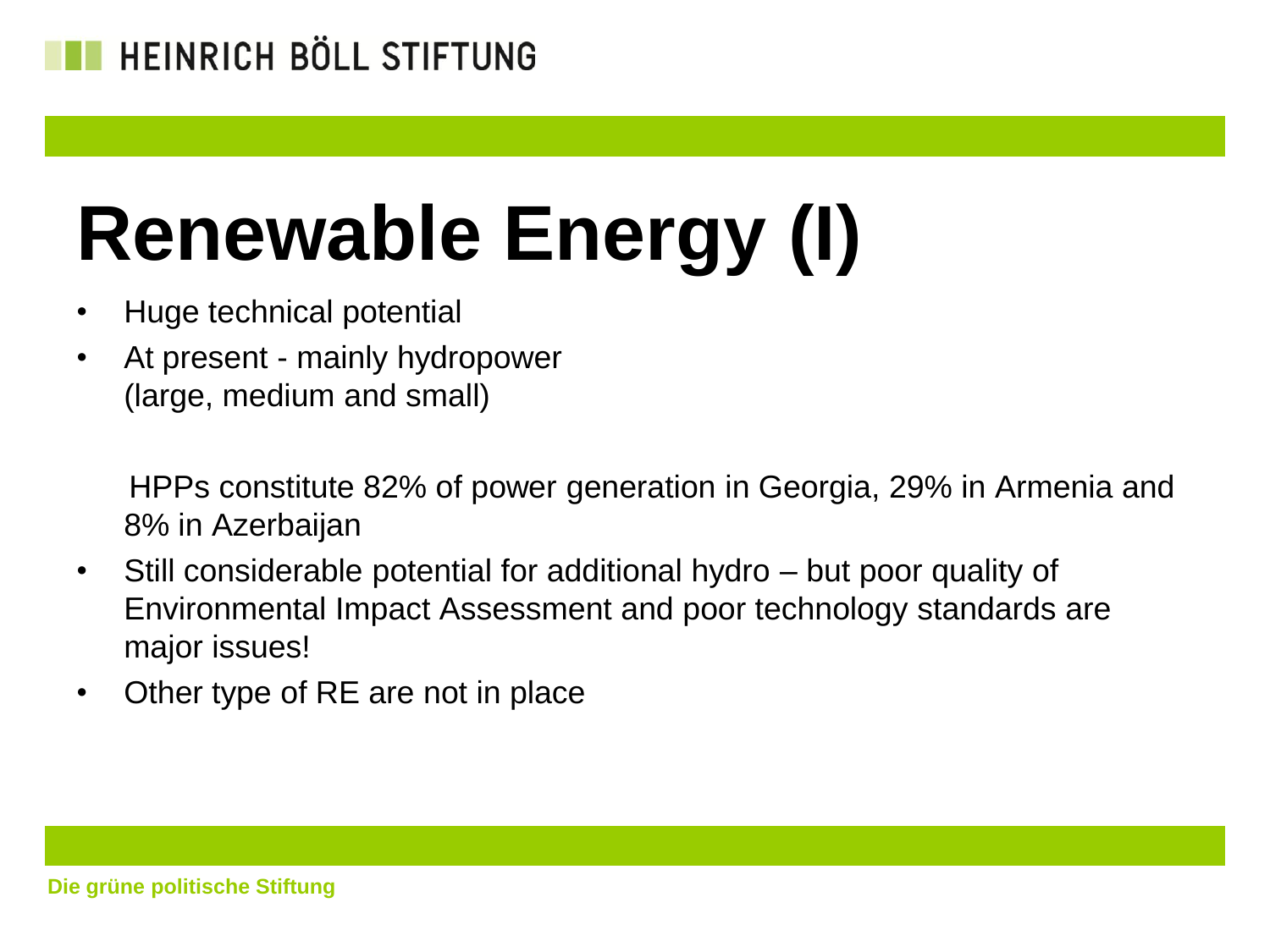# **Renewable Energy (II)**

**Armenia:** the only SC country having legal and economic framework for RE

- RE target set until 2025
- Feed-in tariffs in place for wind and small HPPs, net-metering for solar PV
- Financial support provided by R2E2 Fund

**Azerbaijan**: target set but it is unclear how it will be achieved

**Georgia:** neither target nor support framework;

 purchase on average wholesale market price; major impetus for construction of power capacities-Export RE other than hydro - neglected!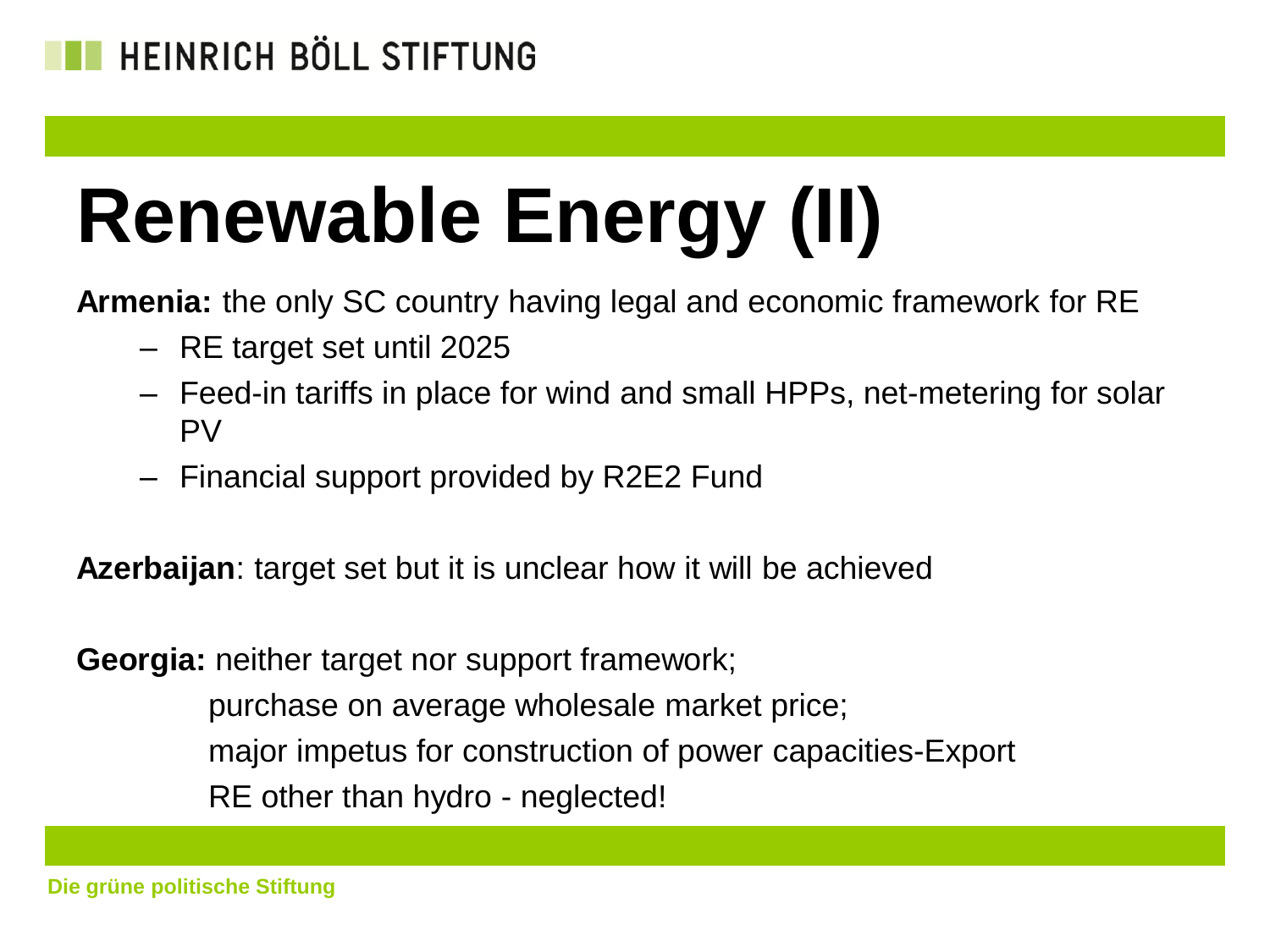### **Energy Efficiency (I)**

- Overall potential poorly developed in all three countries
- Focus mainly on EE in energy generation (supply side) rehabilitation of power plants and grids etc.
- Main barriers to **EE on demand (consumption) side**
	- EE is not really understood as source of energy supply
	- Potential not sufficiently estimated (mainly Azerbaijan, Georgia)
	- Low electricity and heat prices (tariffs) low economic incentives

#### **EE Potential&Cost (Example from Armenia)**

Investments in EE can save Armenia roughly (according to WB)

- 1 TWH of Electricity
- 600 million m3 of natural gas equal to
- 17% of total electricity generation
- 32% of total natural gas consumed in 2007

AMD 124 bl investment need, of which 99% is economically and 97% financially viable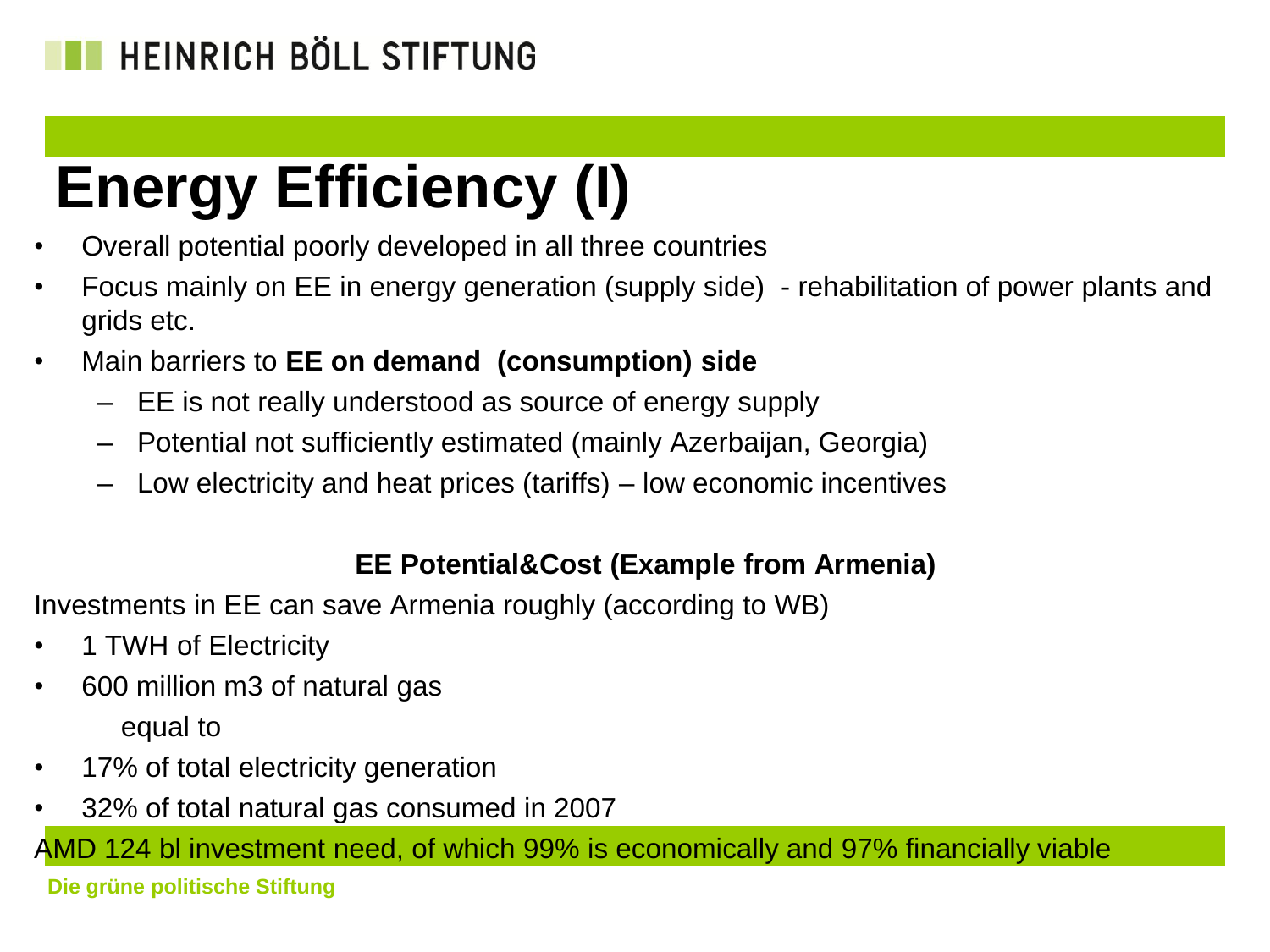# **Energy Efficiency (II)**

- **Armenia** most advanced concerning legal framework and financial support. Donor driven activities in public sector and new rule for EE in new public buildings.
- **Azerbaijan** very general political target but incentives and legal framework lacking
- **Georgia** neither targets nor framework

*Heating sector (having incredibly high EE potential) is forgotten.*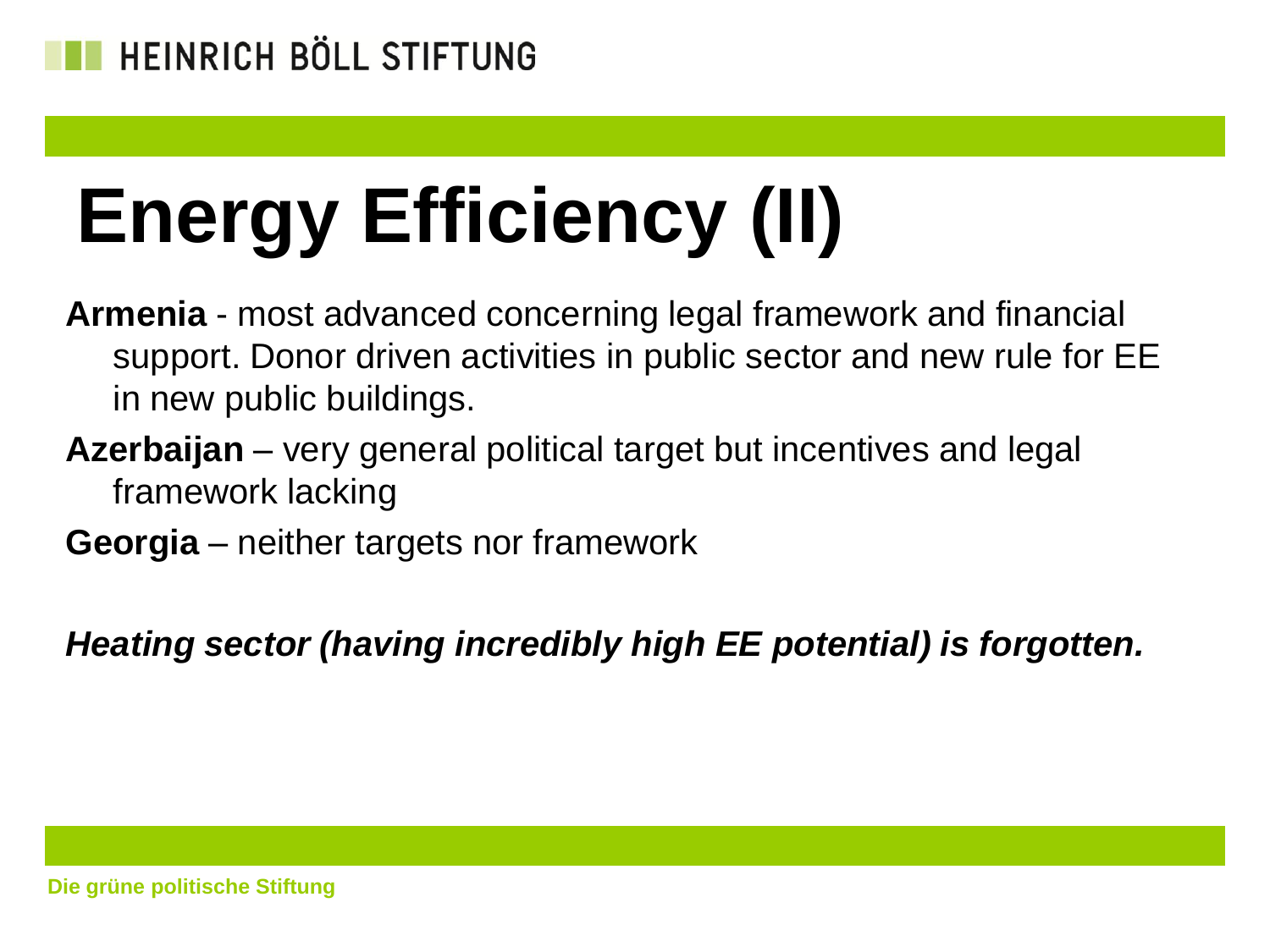

### **Electricity Export and Regional Cooperation**

 **Export \*** -Major impetus for the construction of power generation and can contribute to sustainable energy supply and economic growth but

 *Current plans lack sound sustainability analysis and are not coordinated between the countries*

*Improved regional energy cooperation and competitive electricity and gas market, might be beneficial for all parties*

\* *Each SC country is electricity exporter (e.g Net electricity exports in 2012: Armenia- 19.79%, Azerbaijan- 2.3 %, Georgia-0.8%)*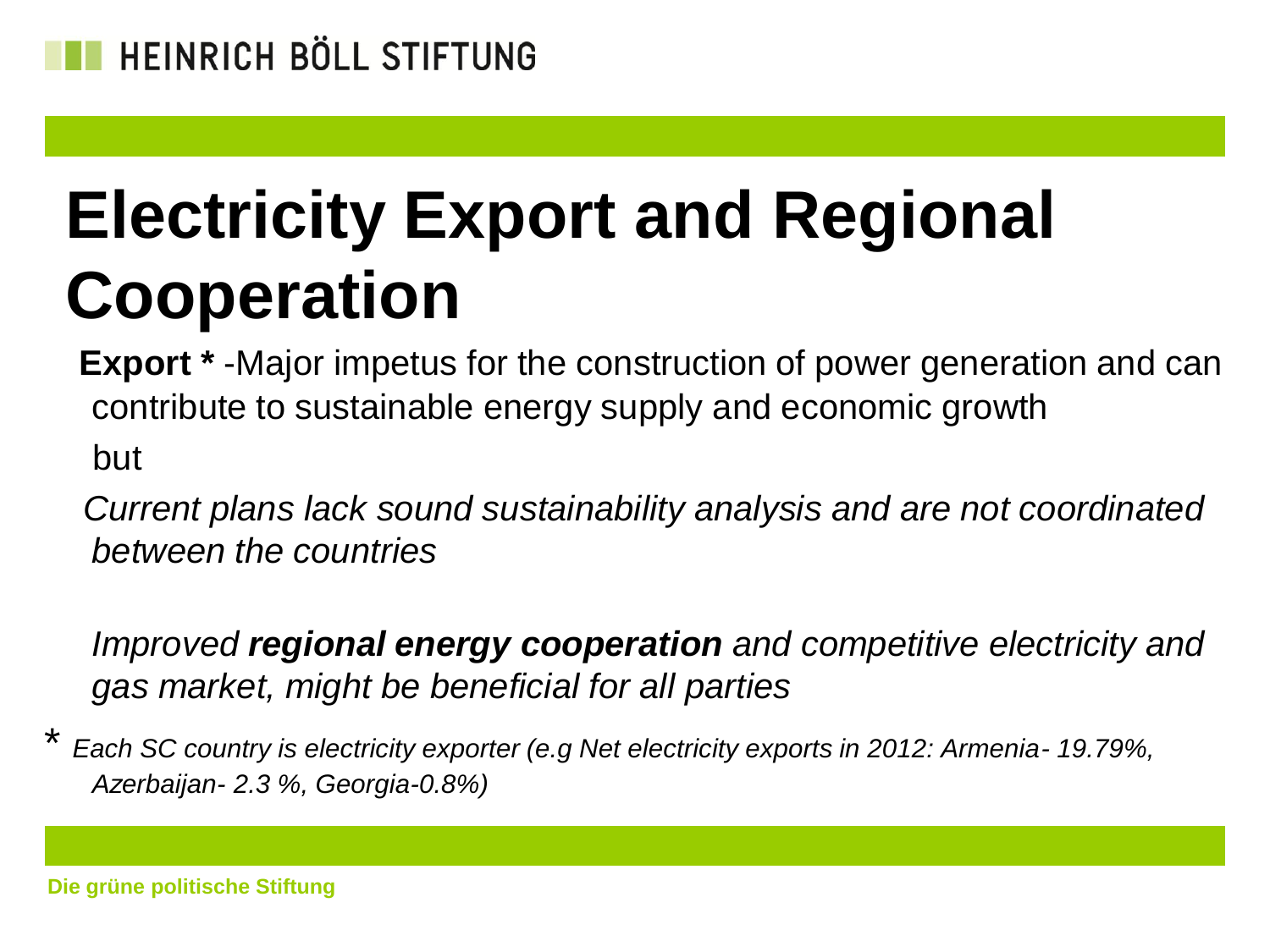# **Climate Change Politics**

- Non-adequate linkages between climate change related processes and economic and social development
- The currently elaborated low-emission development strategies are a first step
- EU directives may be impetus for Georgia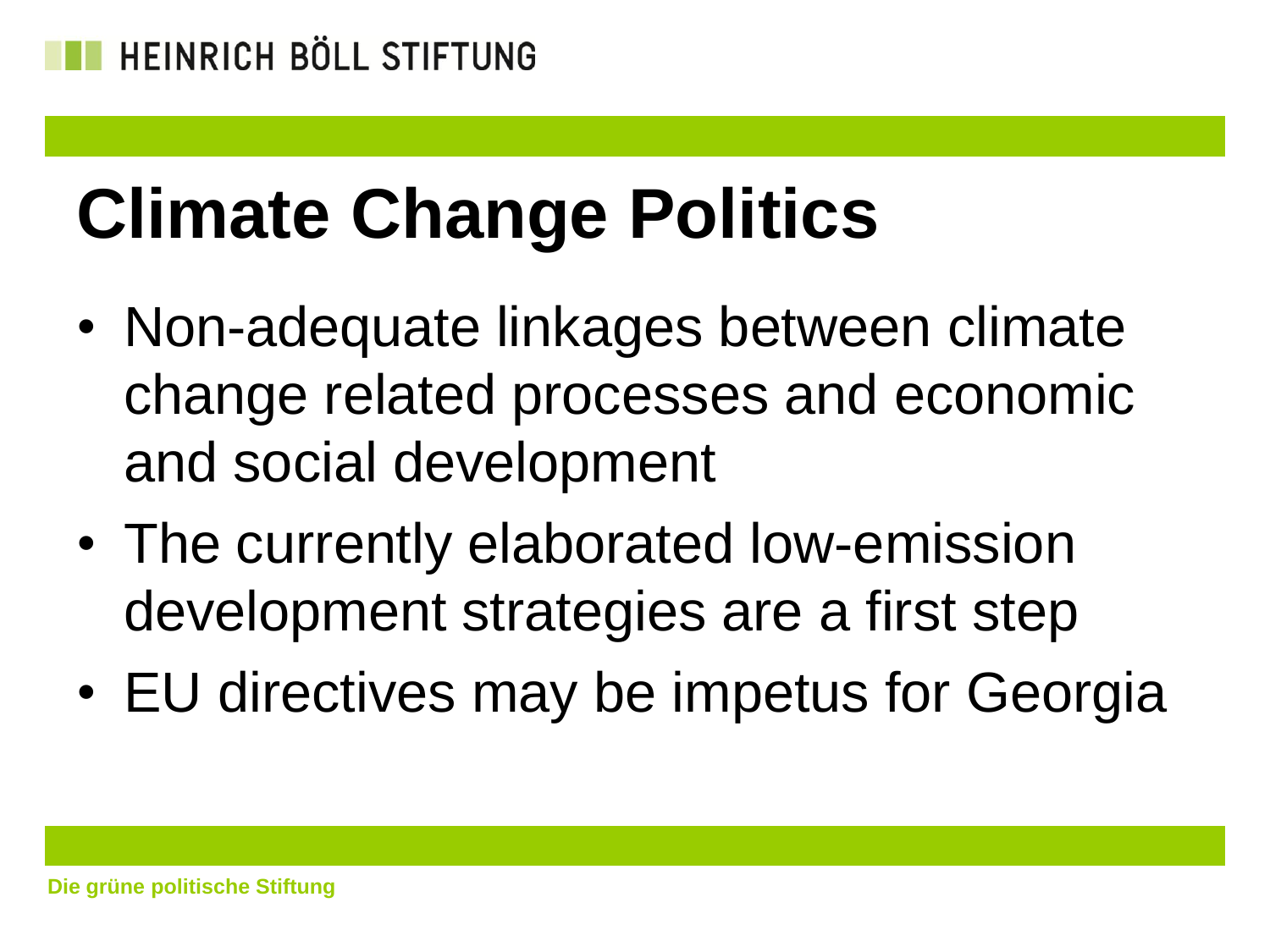# **Optimistic Scenario (Georgia)**



*Source: Ministry of Environment and Natural Resources Protection of Georgia, 2015*

*\* Not in the Study*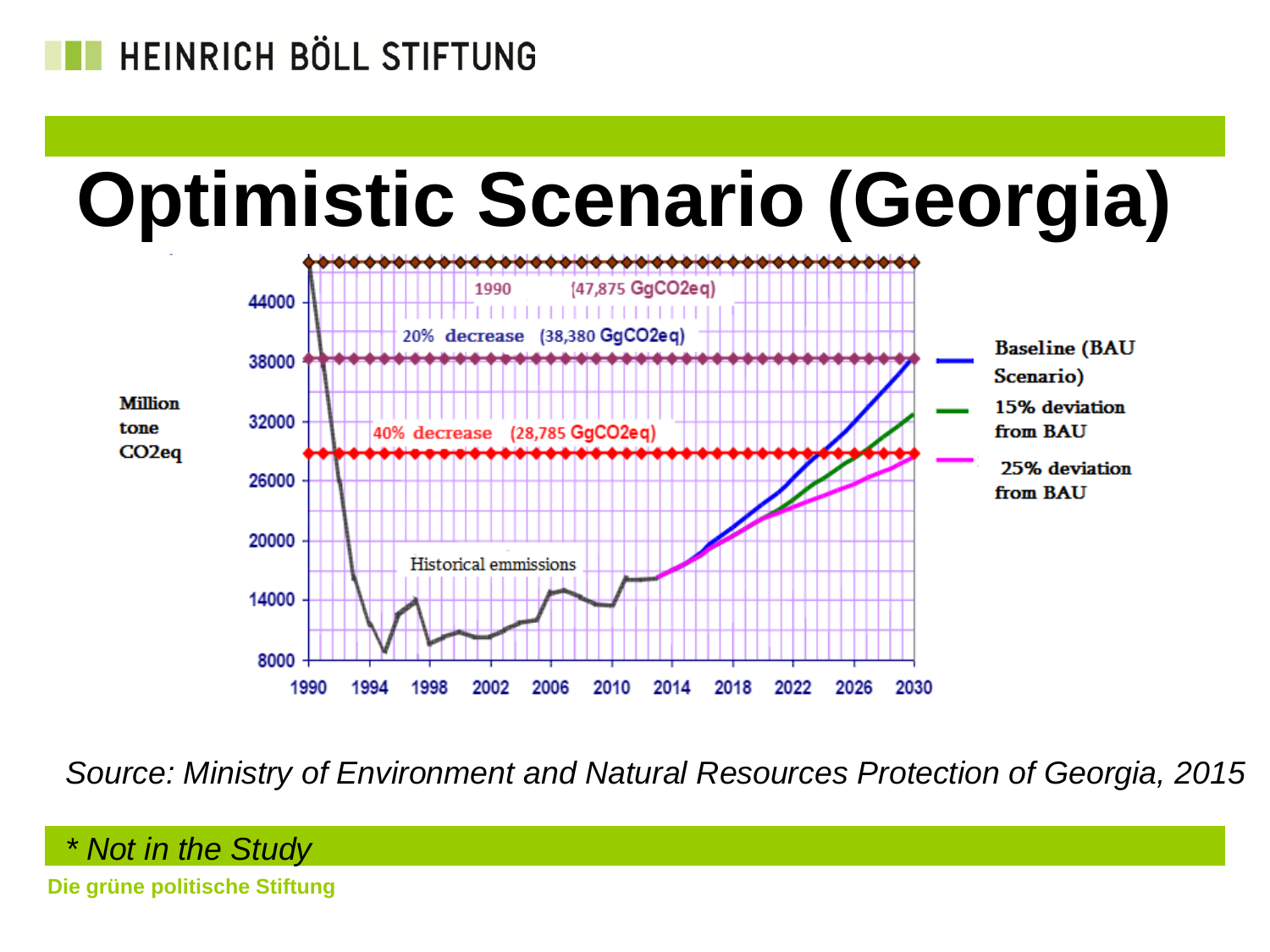# **Key Recommendations Identified in the Study**

- Development of a regional electricity market
- Develop appropriate legal and economic framework for development of EE potential on the demand side
- Don`t forget heat supply
- Transparent and equal electricity markets
- Use COP 21 for seeking additional international financial support for a low carbon emission path